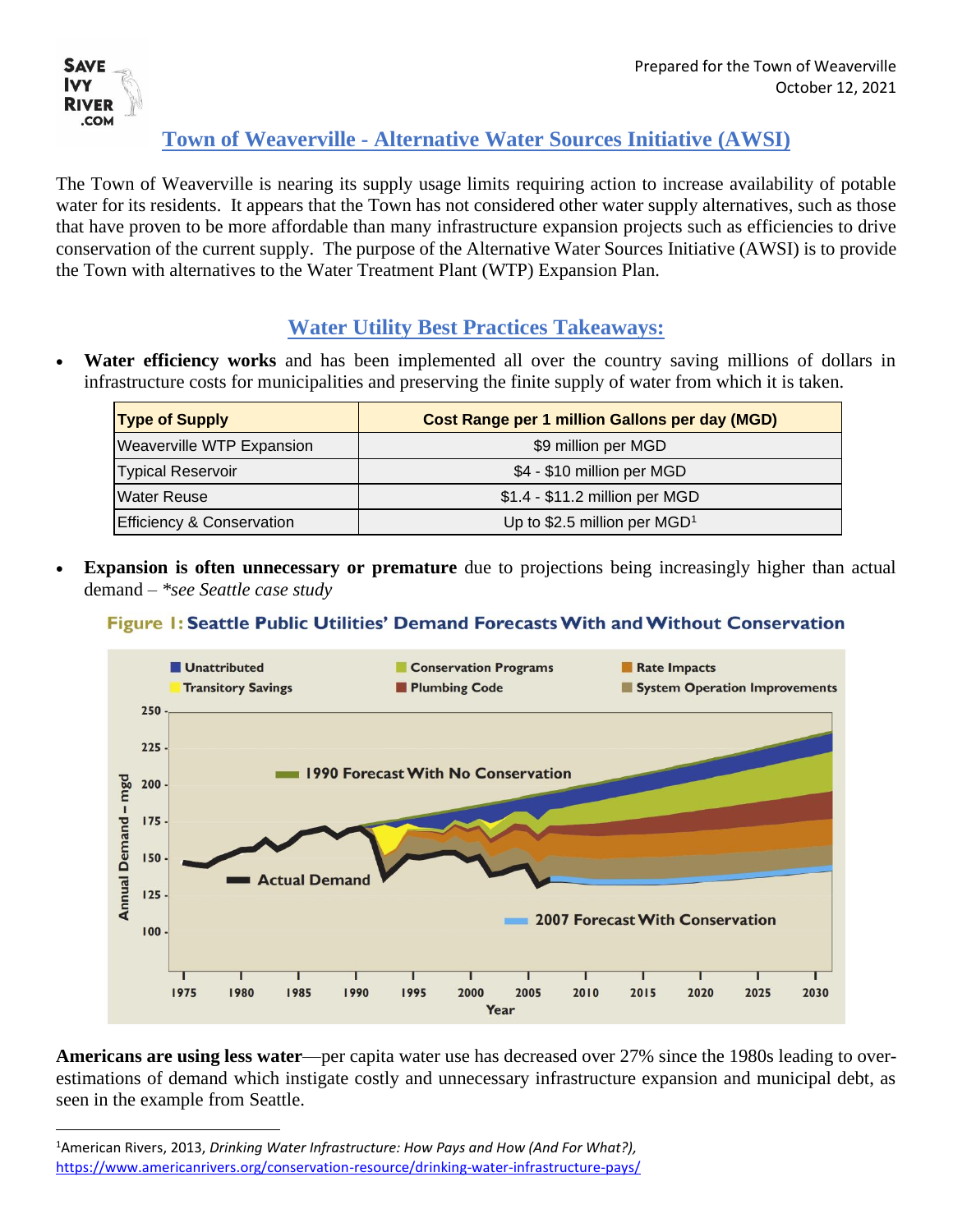#### **Assumptions:**

**SAVE IVY RIVER** .COM

- The Town of Weaverville is only nearing withdrawal limits during peak demand scenarios which is at least 15% higher than normal demand.
- Water efficiency has not been considered as an alternative water supply and no current alternative plans are being made to diversify the water sourcing for the Town of Weaverville.

#### **Potential Solutions:**

- **1. Execute fixture retrofit programs**: Provide existing residents with retrofits of fixtures and appliances—can reduce household water use by **~35%**
- **2. Update the Conservation Rate Structure:** *Rate revision proposal to be provided at a later date*—can reduce per capita water use by **~15-22%**
- **3. Adopt robust building standards:** Require high-efficiency fixtures and sub-metering in apartments can reduce per capita water use by **~15%**
- **4. Improve Leak detection and reparation program:** It appears that Weaverville has a leak detection program but it is unclear whether the town is following the AWWA Water Loss Control industry standard—can reduce overall system use by **~5-10%**
- **5. Outdoor Water efficiency programs:** efficient landscape watering can save up to  $\frac{25}{6}$  of outdoor water use, which represents the majority of increased summer demand<sup>2</sup>
- **6. Peak Demand Augmentation:** Could the Town augment peak summer demand with groundwater?
- **7. Incentivize and Require Wells:** How much of the anticipated future construction could rely on groundwater wells?
- **8. Other:** New ideas may arise as the AWSI evolves and Save Ivy River works to bring more potential solutions to the table.

#### **Takeaways:**

- **1.** Water efficiency is cost effective and can bend projected demand curves significantly, success stories from across the country prove this
- **2.** An AWSI can help avoid massive debt estimated at \$13.5M plus interest for WTP expansion
- **3.** Options exist to extend the timeline by years before it is necessary to decide on a possible WTP expansion as required by the NC Department of Environmental Quality
- **4.** Save Ivy River needs your help and cooperation to provide you with the best possible and most accurate outputs

#### **Requested Next Steps:**

- **1.** Commitment: Establish AWSI monthly cadence
- **2.** Expertise: Hire Integrated Water Planning or Water Efficiency Consultants
- **3.** Execution: Weaverville should adopt a Water Efficiency Program with help from the Alliance for Water Efficiency or a similar organization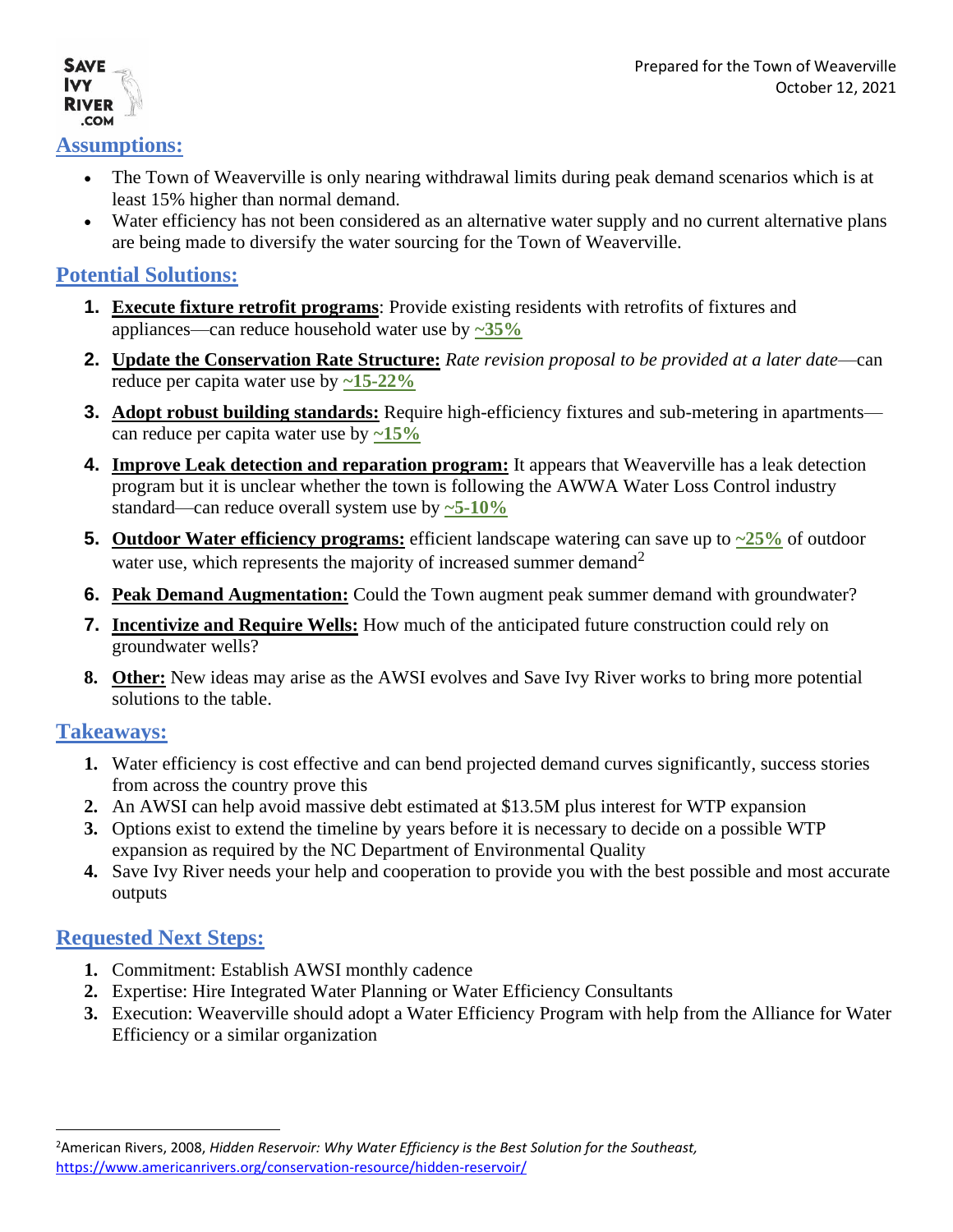

# **Water Treatment Facility – Expansion Plan**

#### **Questions for Town regarding the expansion and access to Preliminary Engineering Report**

### **SEPA (State Environmental Policy Act) Process**

- 1) The project will most likely require a SEPA (State Environmental Policy Act) review, which requires State agencies to review, report, and disclose environmental impacts of the project. *At what stage is the project in the SEPA review process?*
- 2) As a part of the SEPA review process there will be a public review and comment period. *How will residents be informed of the public comment window? Will there be a public hearing regarding the project as a part of the SEPA process?*

### **Imperiled Species**

- 3) There may be state and federally listed threatened and endangered species directly impacted by this project. *How is the potential for significant impacts to threatened and endangered species in the project vicinity being evaluated?*
- 4) There may be state and federally listed threatened and endangered species indirectly impacted by this project. *How is the potential for significant impacts to threatened and endangered species being evaluated in the expanded service area?*

## **Water Quality Protection**

- *5)* The Water treatment plant currently discharges about 100,000 gallons of wastewater daily, with the main pollutants consisting of manganese, suspended solids (TSS), as well as trace amounts of copper and chlorine. The plant has an NPDES (National Pollutant Discharge Elimination System) permit to discharge wastewater as a point source into Ivy Creek. Since 2017, the water treatment plant (WTP) has documented discharging approximately 834 lbs of suspended solids into the river, and nearly 50 lbs of manganese. In 2017, a drought year, the plant came close to the maximum allowable load for one of these pollutants (TSS). *How much more wastewater discharge will the expansion of the plant produce?*
- *6)* The half mile section of Ivy Creek adjacent to the water treatment intake, from Adkins Branch to 0.5 miles downstream, is on the 303d list for impairment due to fecal coliform in 2020. *How will increased water withdrawals and increased discharges of wastewater from the Water Treatment Plant affect water quality in this impaired reach of Ivy Creek?*
- 7) Cumulative impacts to water quality will likely occur as a result of this upgrade, due to the expansion of the water service area. *Where are the proposed service area expansions, and how will water be protected from stormwater runoff, fill, impervious surfaces in those areas?*
- *8)* There will be additional wastewater produced within the expanded service area from future water customers. *How much is the additional wastewater from water customers expected increase? Does the receiving Wastewater Treatment Plant have the capacity to treat the anticipated increase in wastewater from customers in the expanded water service area?*